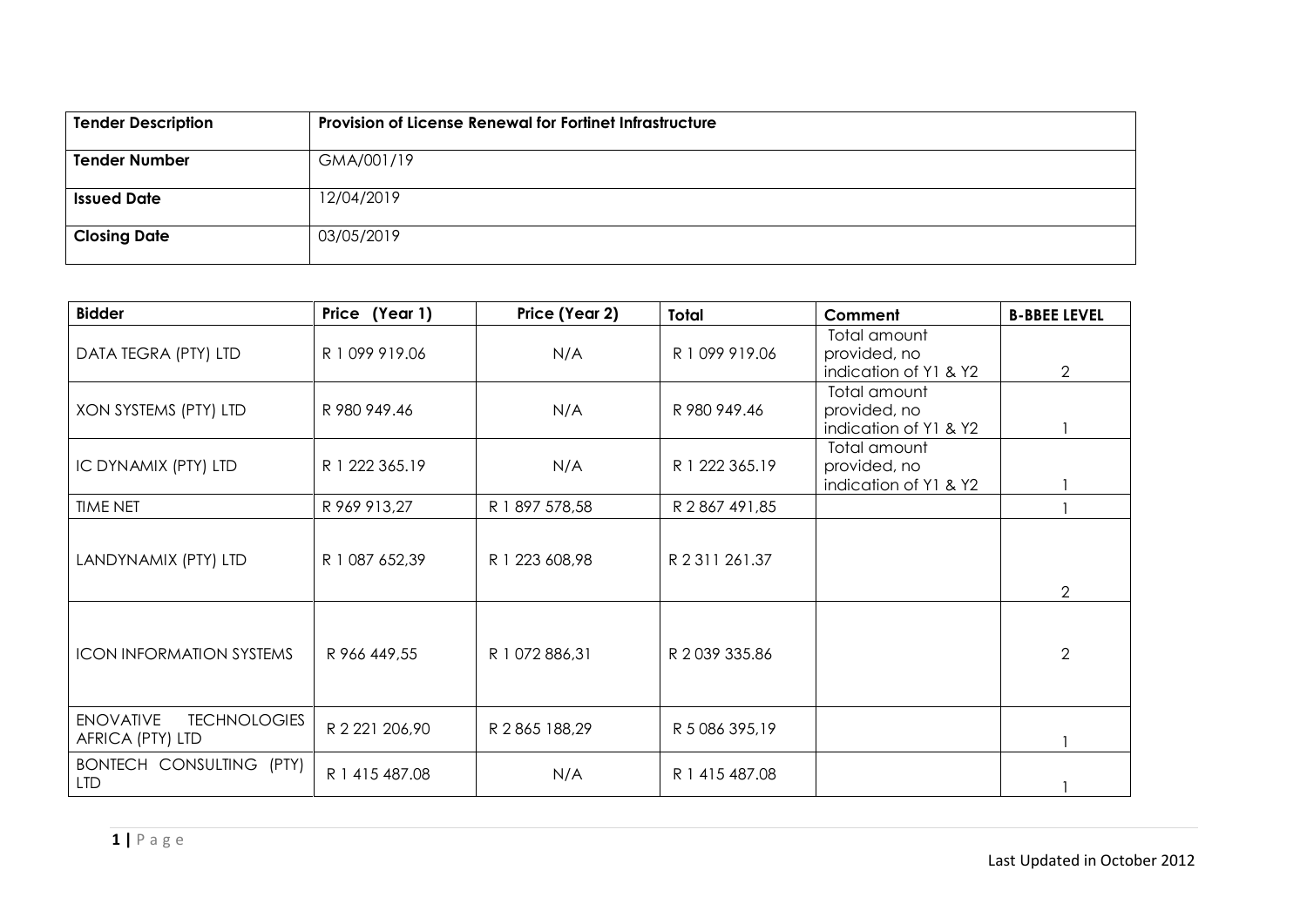| <b>GF TECHNOLOGIES</b>                                | R 1 263 379.65 | N/A            | R 1 263 379.65 | Total amount<br>provided, no                          |                |
|-------------------------------------------------------|----------------|----------------|----------------|-------------------------------------------------------|----------------|
| PHANDU COMMUNICATIONS                                 | R 2 287 903.15 | N/A            | R 2 287 903.15 | indication of Y1 & Y2                                 | $\overline{2}$ |
| <b>SOLUTIONS</b><br><b>SYNTEGRICOM</b><br>(PTY) LTD   | R 1 636 647,66 | R 1817 399,54  | R 3 454 047.20 |                                                       | $\overline{2}$ |
| LETJEKA CONSULTING                                    | R 1 213 416.16 | R 1 359 409,53 | R 1 359 409,53 |                                                       |                |
| PHUNGO ICT                                            | R 1 058 233.67 | N/A            | R 1 058 233.67 | Total amount<br>provided, no<br>indication of Y1 & Y2 |                |
| MERC SYSTEMS SA (PTY) LTD                             | R 1 345 613.28 | N/A            | R 1 345 613.28 | Total amount<br>provided, no<br>indication of Y1 & Y2 |                |
| VOX TELECOMMUNICATIONS<br>(PTY) LTD                   | R 1 016 796,42 | R 1 118 476,11 | R 2 135 272,53 |                                                       | 4              |
| LAYER3 TELECOM                                        | R 91 748.09    | N/A            | R 91 748.09    | Total amount<br>provided, no<br>indication of Y1 & Y2 |                |
| <b>PLANET</b><br><b>NAMEK</b><br><b>INTERNATIONAL</b> | R 3 269 709,00 | R 3 433 194,45 | R 6 702 903.45 |                                                       |                |
| MUBVUMELA<br>CORPORATION<br>(PTY) LTD                 | R 1 257 487.28 | N/A            | R 1 257 487.28 | Total amount<br>provided, no<br>indication of Y1 & Y2 |                |
| SPANET                                                | R 1 951 708.24 | N/A            | R 1 951 708.24 | Total amount<br>provided, no<br>indication of Y1 & Y2 |                |
| ALTEC CUT SOLUTIONS (ACS)                             | R 917 735.60   | R 1 018 960,89 | R 1 018 960,89 |                                                       | 2              |